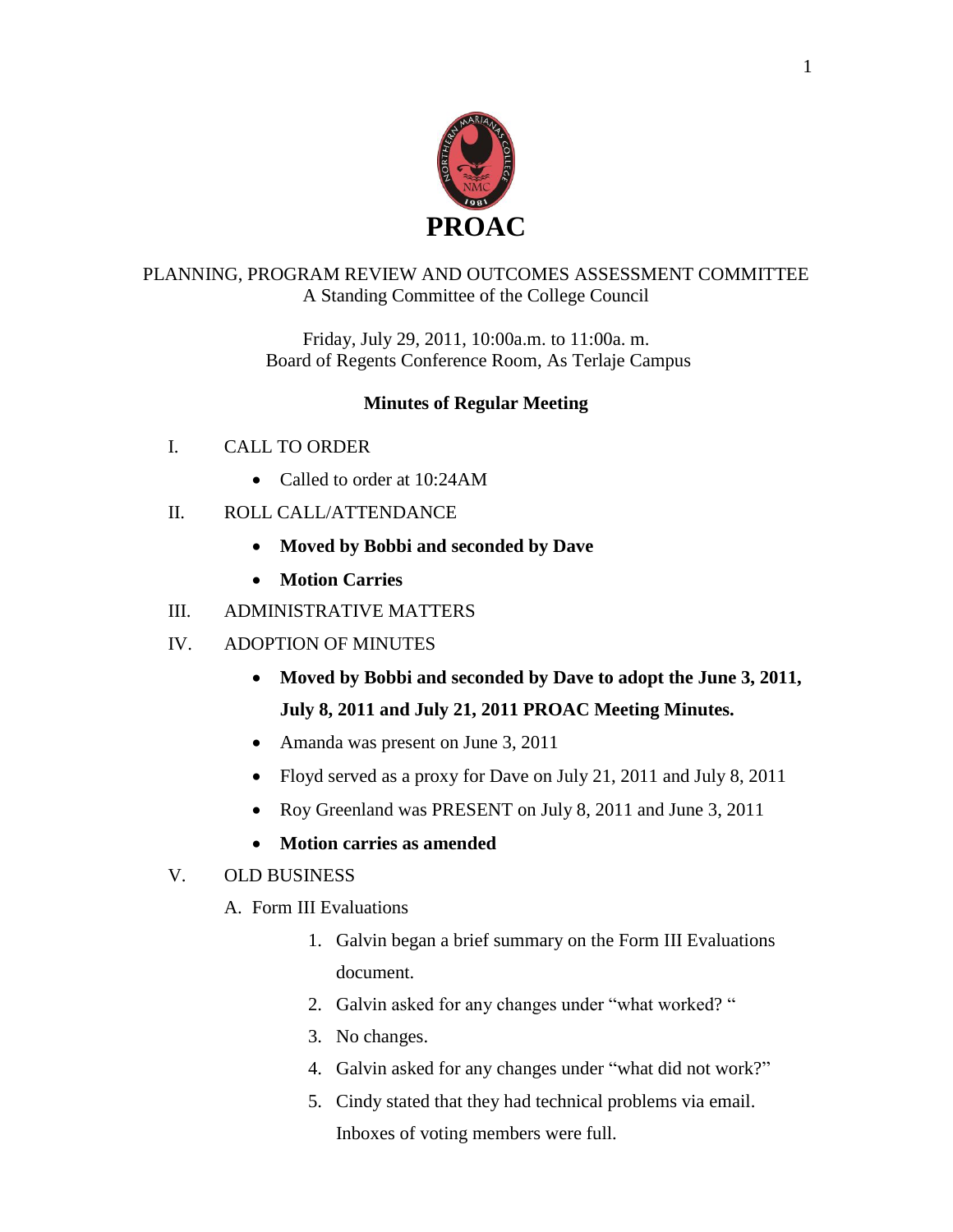- 6. Cindy stated that the extension prevented some employees from participating in the appeals process.
- 7. Galvin recommended in having an external reviewer review Form III's. The external reviewer will show more integrity in this process.
- 8. Galvin stated that we need to work on substance rather than form.
- 9. Bobbi stated that we must try and work together as a group.
- 10. Galvin stated that we might have conflicting recommendations but it must be inputted.
- 11. Galvin stated that this is the price we pay for democracy.
- 12. Dave recommended programs submit a sub- Form III.
- B. Cycle A of Program Review
	- a) Planning for Form II Review
		- 1. Galvin stated that OIE has been hustling to complete student achievement data. Programs have not submitted their course completion data. We should have all student achievement data completed by the end of the data.
		- 2. Galvin stated that this poses a challenge because programs need the data provided by OIE to complete their Form II.
		- 3. Galvin stated that it is not fair for programs to complete the first draft of Form II by Sunday.
		- 4. Galvin stated that PROAC has two months to review 16 Form II's by September 30, 2011.
		- 5. Galvin recommended extending the first draft of Form II to August 12, 2011.
		- 6. **All agreed**
		- 7. Cindy reminded everyone that it is Registration Week.
- C. Compliance Matrix
	- 1. Keane presented on the Compliance Matrix.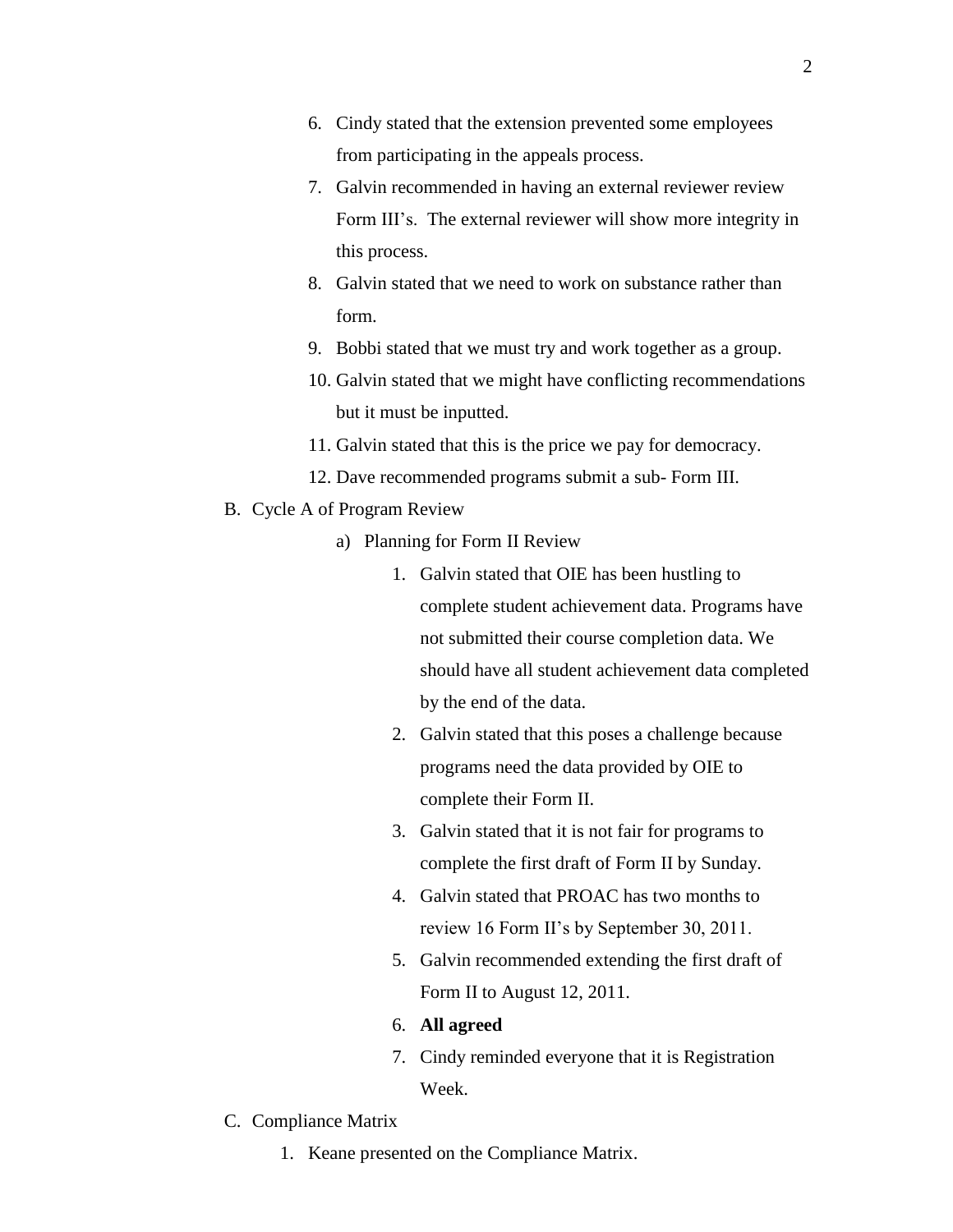- 2. Keane stated that Group A is 100% completed for Form I.
- 3. Bobbi asked if Academic Council submits Form I?
- 4. Keane answered yes
- 5. Dave stated that EDUP completed their Trac Dat training.
- 6. Cindy asked when Column V us due?
- 7. Keane answered that the entire Form I is due on July 31, 2011.

#### VI. NEW BUSINESS

- A. Accountability of Program Review
	- 1. Galvin stated that PROAC needs to hold programs accountable who do not submit their submissions.
	- 2. Galvin asked all PROAC members to come up with ideas of accountability.
	- 3. Cindy stated that we can hold employees accountable through employee evaluations.
- VII. OTHER MATTERS

#### *VIII. What impact did today's dialogue and/or work have on student learning?*

- IX. ADJOURNMENT
	- Adjourned at 10:45AM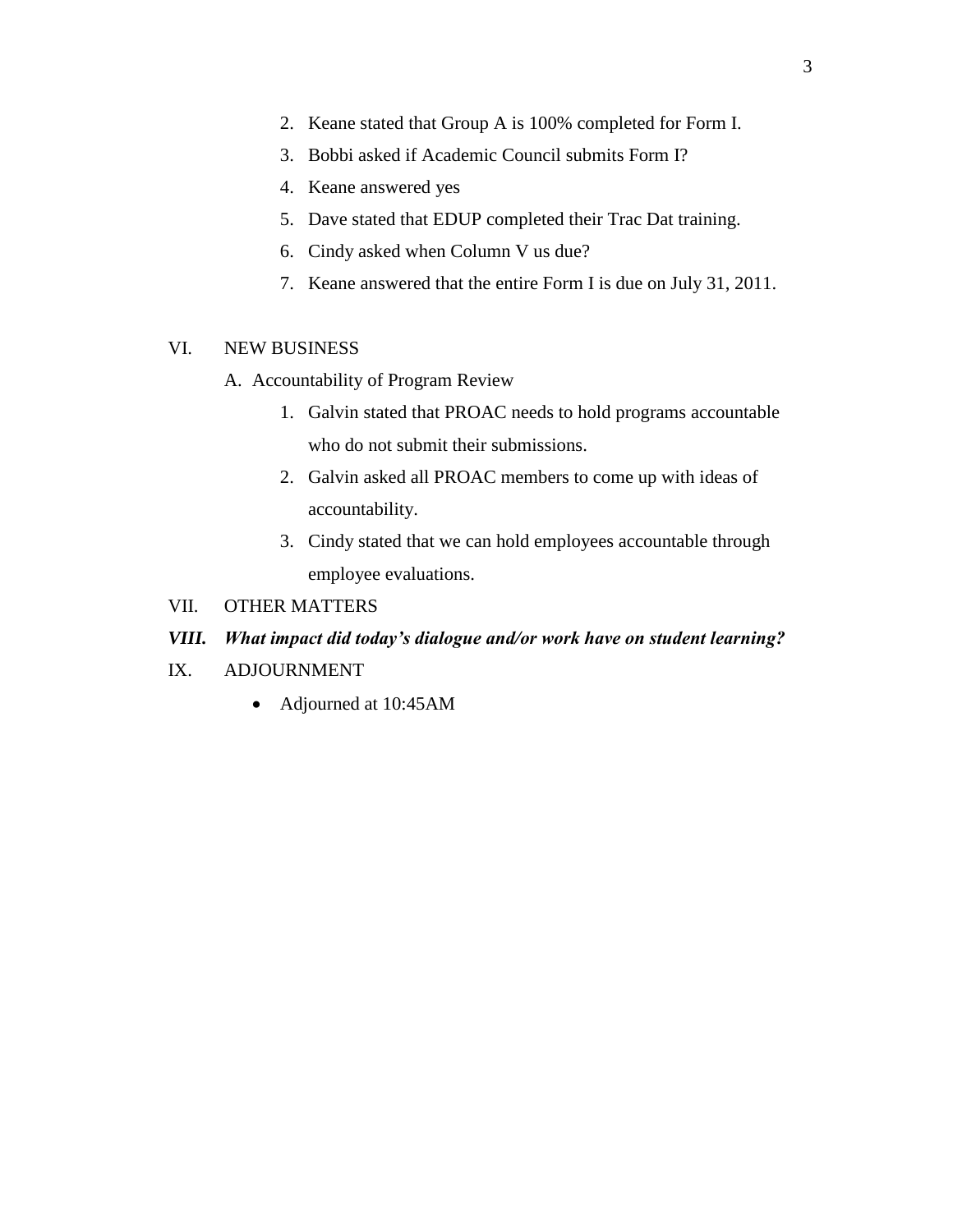# **PROAC**

# **Regular Meeting/Work Session**

# **Date: 07/29/11 Day: Friday Time: 10:00AM to 11:00AM Place: Board of Regents Conference Room**

#### **ATTENDANCE SHEET**

|     | <b>NAME</b>                                                            | TITLE                                                        | <b>SIGN/INITIAL</b> |  |  |
|-----|------------------------------------------------------------------------|--------------------------------------------------------------|---------------------|--|--|
| 1.  | <b>Galvin Guerrero</b>                                                 | Director of Institutional Effectiveness<br>(PROAC Chair)     | <b>PRESENT</b>      |  |  |
| 2.  | <b>Antonio Tiples</b>                                                  | Student (Appointed by<br><b>ASNMC</b> )/ASNMC Vice President |                     |  |  |
| 3.  | Dr. Sharon Hart                                                        | <b>NMC</b> President                                         |                     |  |  |
| 4.  | <b>Barbara Merfalen</b>                                                | Dean of Academic Programs and<br>Services                    | <b>PRESENT</b>      |  |  |
| 5.  | Leo Pangelinan (Cindy<br>Deleon Guerrero served as a<br><i>procy</i> ) | Dean, Student Services                                       | <b>PRESENT</b>      |  |  |
| 6.  | Dave Attao                                                             | Acting Dean, Community Programs and<br>Services              | <b>PRESENT</b>      |  |  |
| 7.  | <b>Roger Madriaga</b>                                                  | Chief Financial and Administrative<br>Officer                | <b>PRESENT</b>      |  |  |
| 8.  | <b>Jennifer Barcinas/ Martin</b><br><b>Mendiola</b>                    | Staff Representative, Rota Instructional<br>Site             | <b>PRESENT</b>      |  |  |
| 9.  | Maria Aguon/<br><b>Rose Lazarro</b>                                    | Staff Representative, Tinian<br><b>Instructional Site</b>    |                     |  |  |
| 10. | <b>John Jenkins</b>                                                    | Faculty Representative, School of<br>Education               |                     |  |  |
| 11. | John Cook (Dr. John Griffin<br>served as a proxy)                      | Vice President of the Faculty Senate                         | <b>PRESENT</b>      |  |  |
| 12. | <b>Amanda Allen</b>                                                    | Faculty Member (Appointed by<br><b>Faculty Senate)</b>       | <b>PRESENT</b>      |  |  |
| 13. |                                                                        | Faculty Member (Appointed by<br><b>Faculty Senate)</b>       |                     |  |  |
| 14. | <b>Matt Pastula</b>                                                    | Faculty Member (Appointed by<br><b>Faculty Senate)</b>       |                     |  |  |
| 15. | <b>James Kline</b>                                                     | Faculty Representative, Academic<br>Council                  |                     |  |  |
| 16. | <b>Floyd Masga</b>                                                     | Vice President of the Staff Senate                           | <b>PRESENT</b>      |  |  |
|     | <b>OTHERS PRESENT</b>                                                  |                                                              |                     |  |  |
|     | Marie Coleman                                                          | <b>Staff Senate/ Finance</b>                                 | <b>PRESENT</b>      |  |  |
|     | Ray Muna                                                               | OIE/PC                                                       | <b>PRESENT</b>      |  |  |